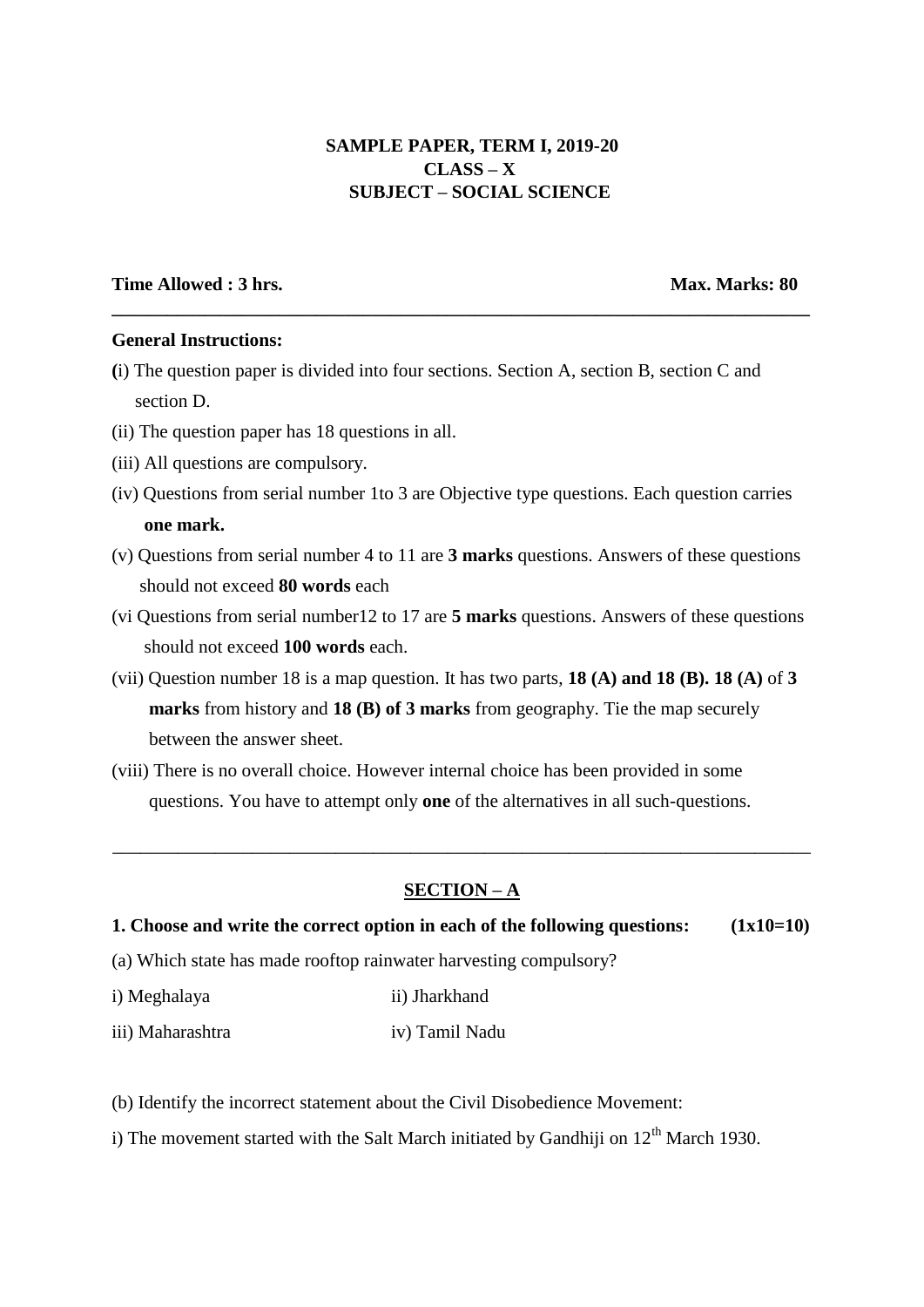ii) In this movement, people were asked not only to refuse co-operation with the British but also to break colonial laws.

iii) Many Congress leaders including Gandhiji were arrested during the course of the movement.

iv) All sections of the society participated in the movement enthusiastically including Dalits and Muslims.

(c) Name the most important staple food crop of India.

| i) Wheat   | ii) Rice    |
|------------|-------------|
| iii) Maize | iv) Millets |

(d) Which of the following statements is not true regarding the Vernacular Press Act?

i) It was passed in 1878.

ii) It was modelled on the Irish Press Laws.

iii) It provided the government with extensive rights to censor reports and editorials in the Vernacular as well as the English language newspapers.

iv)It was passed as the newspapers and journals were becoming assertively nationalist, especially after the Revolt of 1857.

(e) The reason behind the demand by women's organizations that government should change the family laws is:

i) Family laws of all religions discriminate against women.

ii) Family laws lack clarity and need to be re-written.

iii) Family laws need to undergo a change with the changing times.

iv)None of the above.

(f) What was the main reason behind the Civil war in Srilanka?

i) Srilanka is too large in size to be governed efficiently.

ii) People belonging to diverse social groups live in Srilanka.

iii) People following different religions live in Srilanka

iv)The government in Srilanka adopted a majoritarian policy and overlooked the demands of the minorities.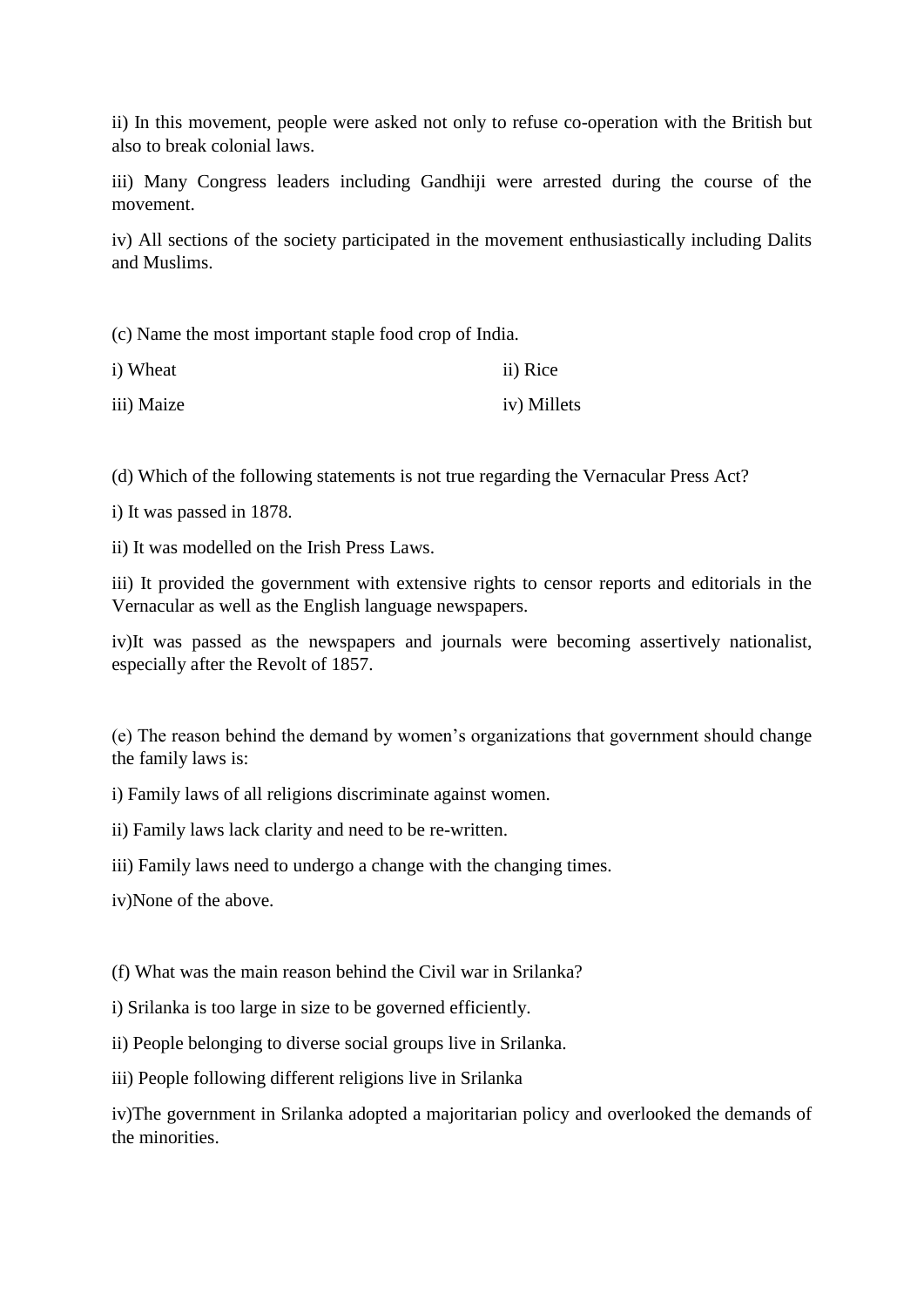(g) When and where was the first International Earth Summit held?

i) Geneva ii) Rio de Jainero

iii) New York iv) Tokyo

(h) During the period between 1973 to 2003, the production has increased most in the

- a) Primary sector
- b) Secondary sector
- c) Tertiary sector
- d) All the three sectors

(i) Which organization compares and prepares Human Development Report?

- a) UNDP
- b) HDR
- c) UNO
- d) UNESCO

(j) Sustainable development focuses on more use of

- a) Natural resources
- b) Manmade resources
- c) Renewable resources
- d) d) Abiotic resources

## **2. Fill in the blanks :**  $(1x5=5)$

(a) \_\_\_\_\_\_\_\_\_ and \_\_\_\_\_\_\_\_\_ are the two important subjects included in the Union list.

(b) In his famous book titled \_\_\_\_\_\_\_\_\_ written in 1909, Gandhiji declared that the British rule in India was established in India with the co-operation of Indians.

(c) Kul is a type of rain water harvesting generally found in \_\_\_\_\_\_\_\_\_\_.

(d) \_\_\_\_\_\_\_\_\_\_\_\_ developed the first printing press in the 1430s.

(e) \_\_\_\_\_\_\_\_\_\_\_\_ is grown in rotation with other crops.

## **3. State whether the following statements are True or False: (1x5=5)**

- 1. Rural local government is popularly known by the name Panchayati Raj.
- 2. The first newspaper to be published in India was titled the Maratha Chronicle.
- 3. The main reason behind soil erosion in Punjab is mining.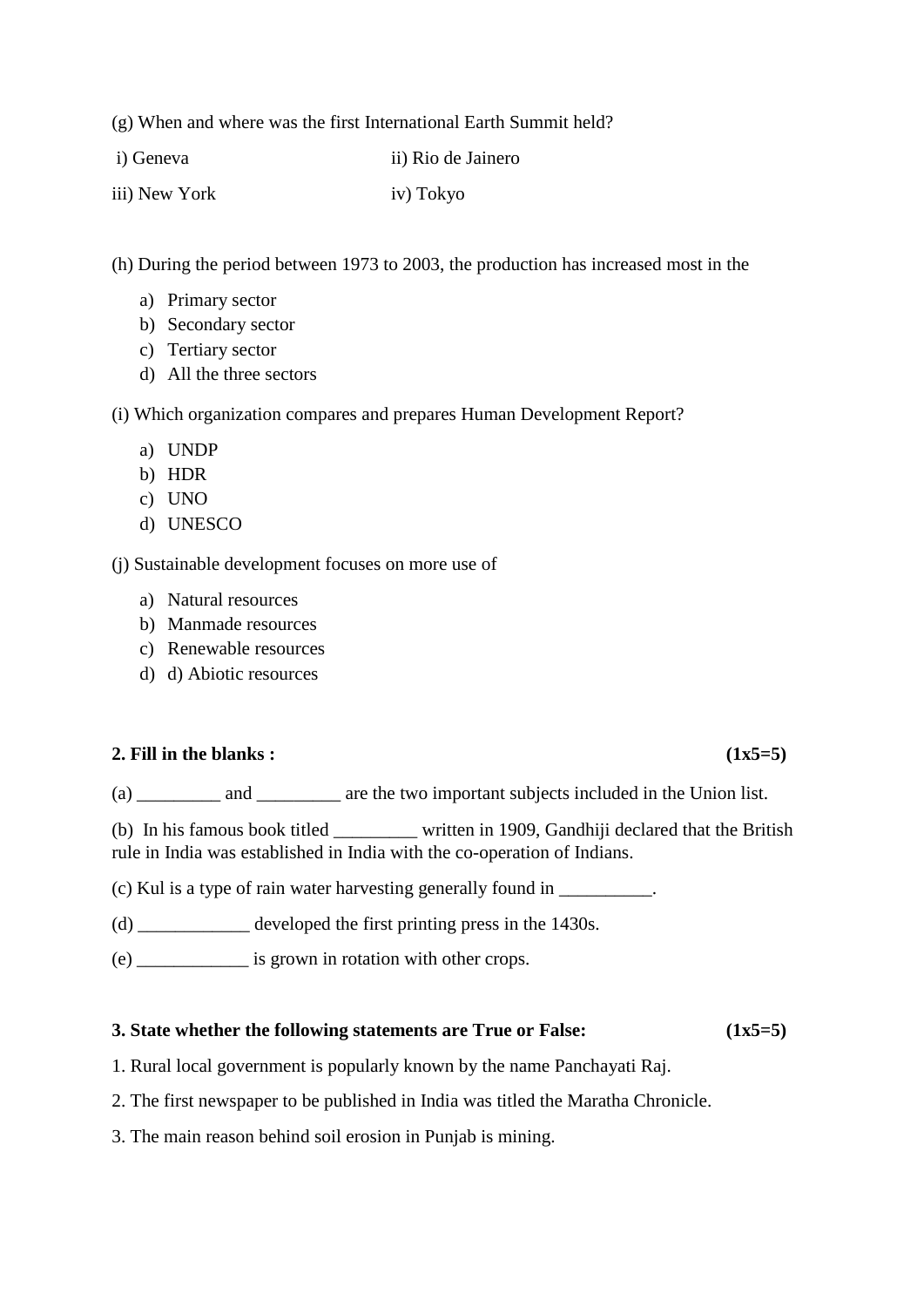4. In Awadh, during the course of the Non-cooperation movement, peasants were led by Alluri Sitaram Raju.

5. Bamboo drop irrigation is practised in Meghalaya.

## **SECTION – B**

4. 'By the  $7<sup>th</sup>$  century, as urban culture bloomed in China, the use of print diversified.' Give any three facts to support the statement. **(3)**

5. What is the classification of Alluvial soil on the basis of their age? Mention their characteristic features.

#### **OR**

'33% area should be under forests.' Justify the statement highlighting the environmental values of forests. **(3)**

6. Analyse the impact of the print technique on women in India.

### **OR**

What was the nature of the Non co-operation movement in the cities and towns. **(3)**

7. Which important millets are grown in India? Give a brief description about them. **(1+2=3)**

8. Would you agree that the caste system has been losing much of its relevance in present day society. Mention any three factors responsible for this change.

| OR                                                 |  |
|----------------------------------------------------|--|
| Analyse the status of women in the Indian society. |  |

9. Write any three features of federalism. **(3)**

10. 'Average income is an important criterion for development.' Justify. **(3)**

11. How can the employment opportunities be generated in the tourism and information technology sectors? **(3)**

### **SECTION – C**

12. Mass literacy increased manifold in the  $19<sup>th</sup>$  century Europe as women, children and workers started reading books. Discuss. **(5)** 13. Differentiate between Commercial farming and Plantation farming. **(5)**

### **OR**

Compare the climatic requirements of rubber and sugarcane.

14. 'A major step towards decentralization was taken in 1992.' State the various provisions introduced by the Constitution to make the third tier of democracy more powerful.

**OR**